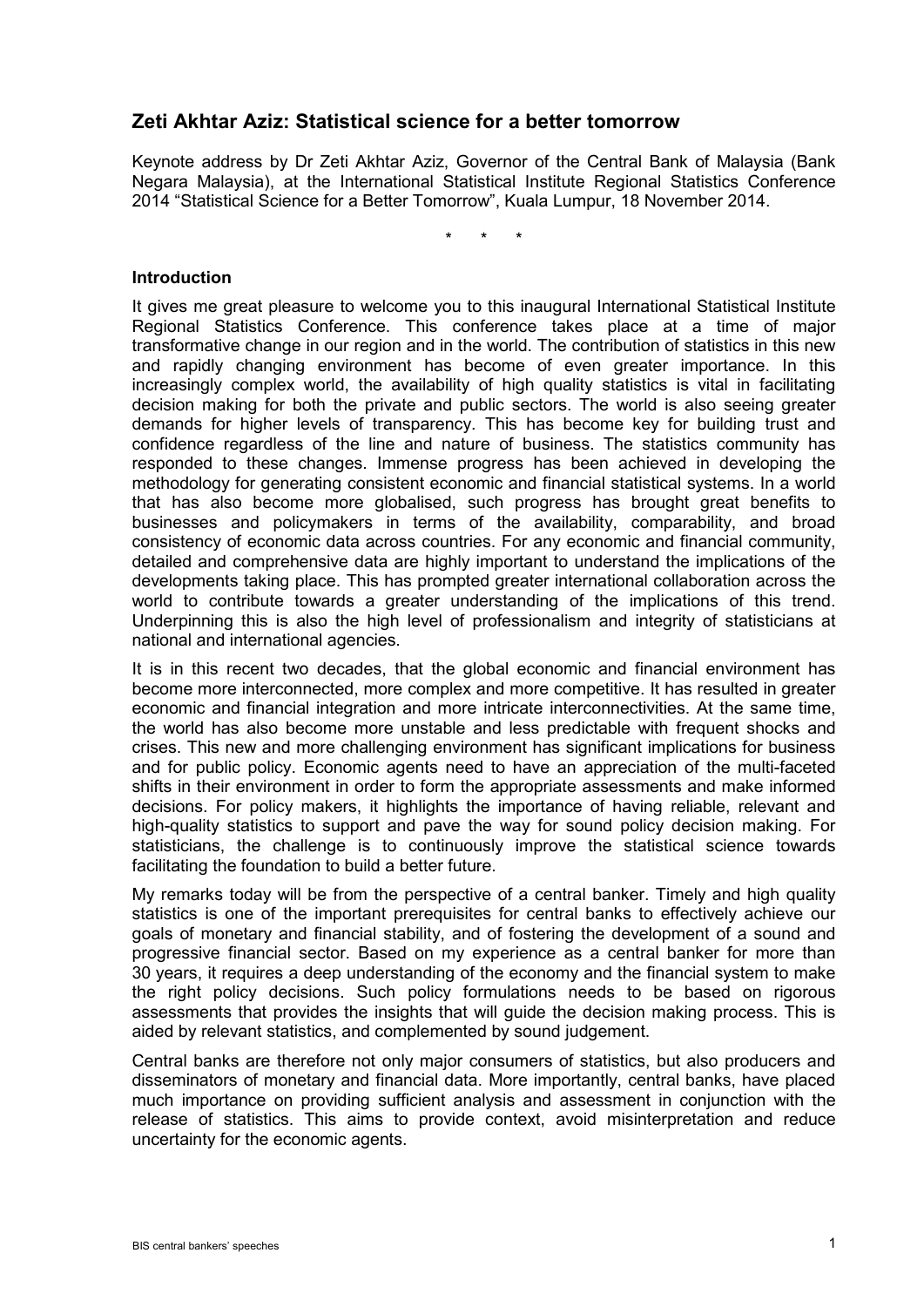# **Key global trends shaping the universe of statistics**

As the world evolves, two key trends have emerged and in turn, created new and diverse demands, challenges, and opportunities in the field of statistics. First, the steady liberalisation and deregulation of economies and financial markets have resulted in intricate interlinkages within domestic financial systems and spanning across borders. While financial markets have become more interconnected globally, capital and labour mobility across borders have also intensified while trade and investment barriers have been dismantled. This has resulted in closer proximity to growing markets and facilitated the creation of globalised supply chains by corporations.

These developments have had wide ranging benefits, including better risk diversification, improved efficiency and greater economies of scale. However, it has also increased the risks for cross-border contagion and accelerated the transmission of external shocks. The rapid transmission of the financial crisis in the major advanced economies in 2008 to other parts of the world demonstrates the significance of these contagion effects.

These increasingly complex global networks have given rise to demand for new sets of data to enhance our understanding of the interlinkages and to assess the implications. While many global initiatives on enhancing statistics were the result of financial crises that happened in the 1990s, we now find ourselves recognising that far more needs to be done following the much worse and devastating global financial crisis that has resulted in significant costs around the world. The recent crisis has tested policymakers to the limit and has placed greater demands on the community of statisticians.

While the lack of data was not the root cause of the global financial crisis, it did reveal serious data and information gaps in key areas that might have helped the authorities to measure, understand and respond better to risks in the international financial system. Even for the most advanced statistical systems, such as in the US and Europe, the crisis highlighted "black holes" in data that now need to be addressed. Closing these information gaps involve an important and heavy work agenda for the years to come. More efforts are now underway to strengthen cross-country data collection and close these information gaps. The BIS international banking statistics is for example being expanded and refined to capture the entire balance sheet of internationally active banks on a consolidated basis, and with greater granularity. On-going initiatives by the Financial Stability Board (FSB) and the International Monetary Fund (IMF) to close these information gaps, particularly at the individual bank level for systemically important global banks, are also significant steps in this direction.

Another key global trend that has elevated statistical science to a new level is the rapid innovation and advances in information and communication technology. It is staggering that 90 percent of the world's data was created in this recent two years alone<sup>[1](#page-0-0)</sup>. With the rapid expansion of data storage capacity<sup>[2](#page-1-0)</sup>, growing global connectivity which includes almost 3 billion internet users worldwide and double-digit growth rates in the mobile broad-band market, there is no doubt that the swift pace of technological developments has not only facilitated the rapid collection of new statistics but also led to more effective measurement of information.

Improvements in technology have brought tremendous benefits to most segments of society. Amid the wider availability of information on financial planning products, households now have the potential to make better savings and investment choices. For businesses, the

-

Source: IBM Watson Foundations: http:-0[1http://www-01.ibm.com/software/data/bigdata/.](http://www-01.ibm.com/software/data/bigdata/)ibm.com/software/ data/bigdata/.

<span id="page-1-0"></span><sup>2</sup> According to IDC, between 2013 to 2020, the "digital universe" which measures all the digital data created, replicated, and consumed in a single year, will grow by a factor of 10– from 4.4 trillion gigabytes to 44 trillion.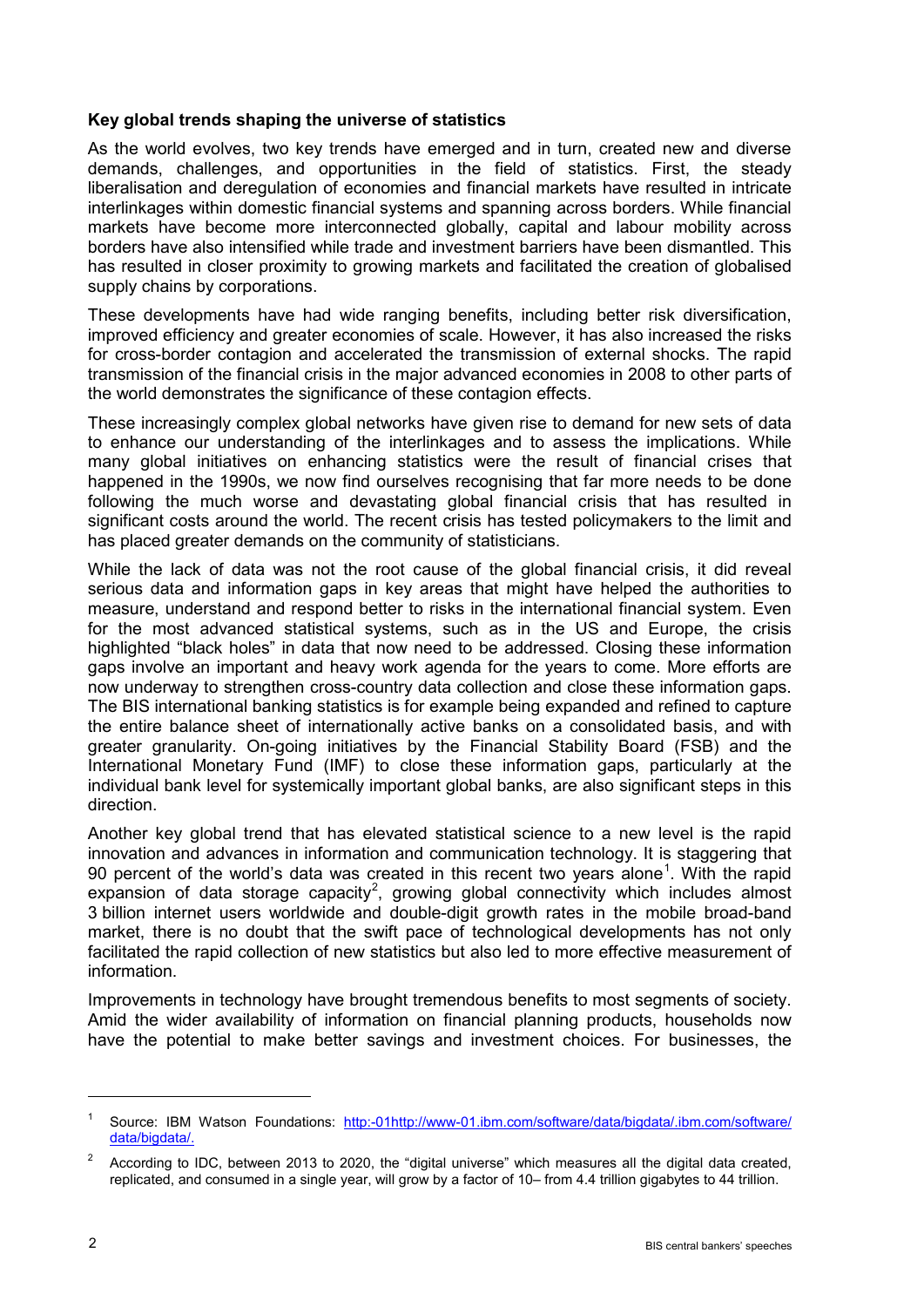improved availability of timely and granular information has been a crucial enabling element for companies to anticipate new trends, gauge market viability and customise products and services to changes in market conditions.

## **Innovations in Statistical Science have enhanced social welfare and policy formulation**

From the central bank's perspective, it is clear that advancements in the statistical field have spurred an even more rigorous and scientific approach to surveillance and policy formulation. Given that policymakers are often faced with wide-ranging, difficult and significant trade-offs, sound statistical analysis has a fundamental role in managing both short- and long-term policy challenges. In the current environment, forward-looking macroeconomic and financial surveillance is more important than ever to detect potential risks early, so that pre-emptive policy action can be taken. Of importance, is the need to be aware of rapidly changing information sets amid increasing financial innovation and greater global interlinkages. Policymakers have therefore developed tool kits that have not only taken into consideration baseline forecasts, but crucially, on other plausible scenarios. In this aspect, larger and more diverse data sets that are complemented by more sophisticated analytical tools have allowed policymakers to improve the effectiveness of macroeconomic management. Through more rigorous scenario analysis exercises, authorities are better able to identify challenges, and form a more complete view of future conditions. This is well exemplified by the recent emphasis on the need for regular stress testing to understand the effects of shocks on the solvency of individual banks, the stability of the entire financial system, the broader economy and, more importantly, the feedback effects. The roles of granular statistics and sound stress testing methodologies have become vital.

While the recent global financial crisis has necessitated a substantial policy focus to address short-term challenges, policymakers also need to keep sight of the economy's long-term vision. Continuous structural reforms are needed to strengthen fundamentals and improve economic resilience. This involves measures to remove structural bottlenecks, improve productivity and promote innovation and enhance competitiveness. Formulating such structural policies to improve growth prospects hinges on rigorous empirical research in these areas. For Malaysia, the economy is currently undergoing a transition towards becoming a higher value added economy. This has involved setting clear, time-bound and measurable targets, to allow for the policy approach to be focused. This has depended heavily on the availability of good data and statistics that capture developments across all sectors. It also enables us for the monitoring of the progress and the effectiveness of the policies. It is also now widely recognised that economic growth can only be sustainable if it is inclusive. Growth will only slow as income disparities widen. It is also recognised that financial inclusion is an important contributor towards achieving such a more inclusive economic development. Bank Negara Malaysia has therefore over the decades implemented initiatives to extend and improve the access of quality financial services to all segments of society.

Advances in data collection and computation methodologies has been a crucial enabling factor in the progress made on financial inclusion not just in Malaysia, but also in many other countries. Unconventional information is now often used to assess a person's credit worthiness when there is insufficient traditional information to build a credit score. This can range from electronic records of past utilities bill payments and even reputations on social media<sup>[3](#page-2-0)</sup>. This has led to vast improvements in access to credit for the previously excluded segment of population. Meanwhile, the compilation and analyses of detailed data on the financially underserved is a significant area that underpins international cooperative efforts to advance the global financial inclusion agenda. The Alliance for Financial Inclusion (AFI)

-

<span id="page-2-0"></span>For example, Lenddo in the Philippines, Mexico and Colombia.